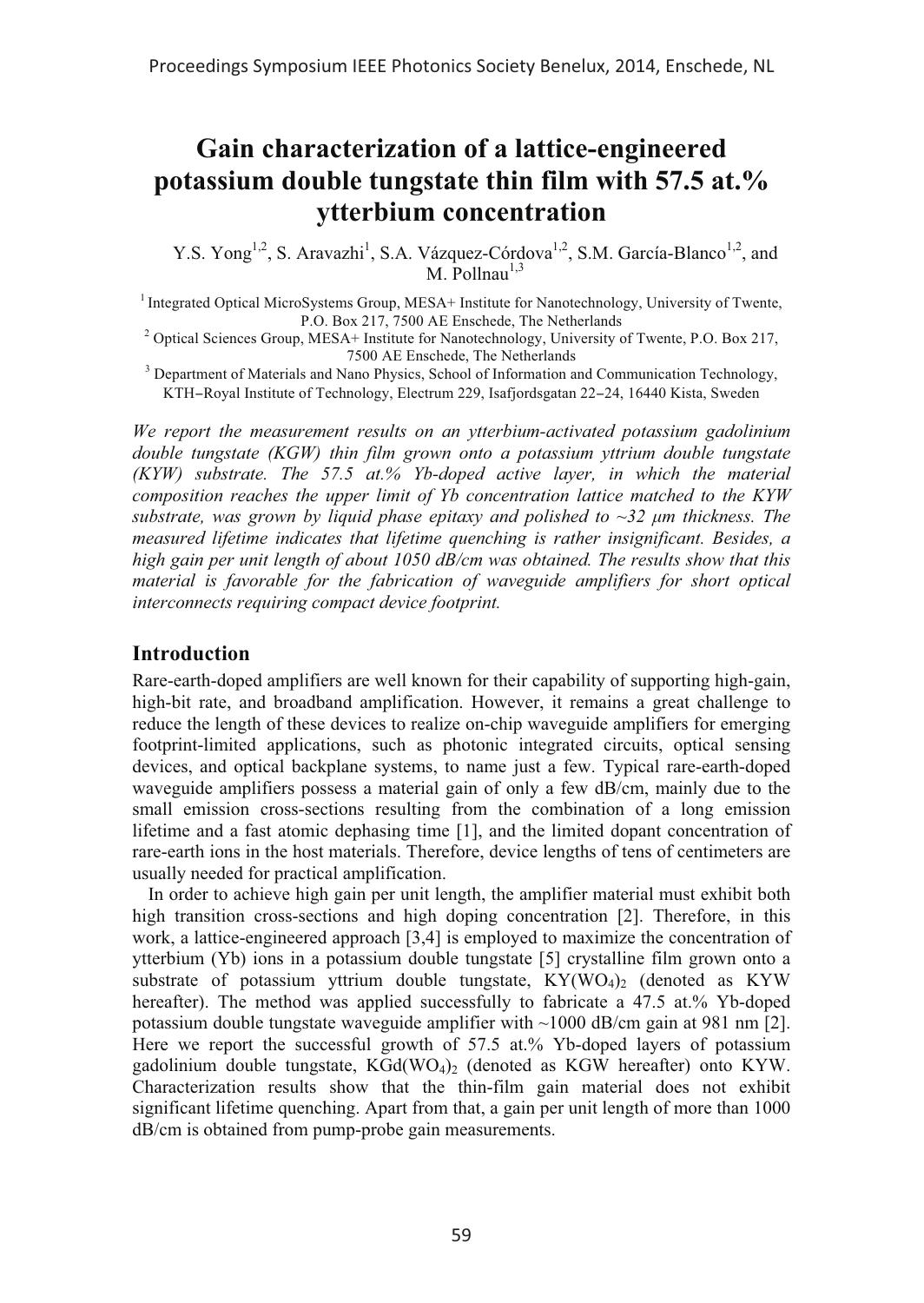## **Lattice Engineering Approach and Gain Material Preparation**

It is essential that the lattice parameters of the active layer match those of the substrate to obtain high-quality crystalline thin films. Table 1 shows the lattice constants of  $KY(WO_4)_2$ ,  $KYb(WO_4)_2$ , and  $KGd(WO_4)_2$  at 298 K as summarized in [4]. Overall,  $KYb(WO<sub>4</sub>)<sub>2</sub>$  has smaller lattice dimensions than  $KY(WO<sub>4</sub>)<sub>2</sub>$ . Hence, optically inert  $KGd(WO<sub>4</sub>)<sub>2</sub>$  is added to the active layer to compensate for lattice mismatch, thereby reducing the accumulated stress in the thin film.

Table 1: Lattice constants of selected rare-earth-doped potassium double tungstates [4]

|                                   | $a$ (nm)    | $b$ (nm)    | $c$ (nm)   |
|-----------------------------------|-------------|-------------|------------|
| KY(WO <sub>4</sub> ) <sub>2</sub> | 1.06313(4)  | 1.03452(6)  | 0.75547(3) |
| $KYb(WO_4)$                       | 1.06003(12) | 1.02673(12) | 0.75066(8) |
| $KGd(WO4)$ ,                      | 1.06890(6)  | 1.04438(5)  | 0.76036(4) |

We grew thin  $KGd_{0.425}Yb_{0.575}(WO_4)_2$  active layers on 1-mm-thick KYW substrates in a K<sub>2</sub>W<sub>2</sub>O<sub>7</sub> solvent by liquid phase epitaxy at 920-925<sup>o</sup>C. The corresponding doping concentration is 3.63  $\times$  10<sup>21</sup> cm<sup>-3</sup>. After the growth, the rear surface of the substrate is polished to remove the residual growth layer. The front active layer is first lapped using  $A<sub>1</sub>Q<sub>3</sub>$  slurry with 3 µm grain size to obtain a flat surface. Next, a fine polishing step is performed using OP-U suspension (Struers). The resulting thickness of the active layer measured using a profilometer (Dektak) is about 32 μm.

# **Experimental Procedure**

The lifetime of the  ${}^{2}F_{5/2}$  upper energy level state of Yb is measured by collecting the emission perpendicular to the pump direction [6], as depicted in Fig. 1. Emission from a laser diode at 976 nm wavelength is delivered to the edge of the sample to excite the Yb ions from their  ${}^{2}F_{7/2}$  ground state. A spontaneous-emission collection fiber is placed as close as possible to the sample's surface to minimize the elongation of luminescence lifetime due to reabsorption [7]. A monochromator is used to select the emission at 1020 nm wavelength and to discriminate it from the residual pump. An InGaAs detector is placed at the other end of the monochromator. The detected signal is amplified and coupled to an oscilloscope set to average the signal over 4096 times.



Figure 1: Experiment setup for lifetime measurement.

The gain experiment is performed using a Ti:Sapphire laser tuned to 932 nm as the pump source. Signal light at 981 nm wavelength is free-space coupled with the pump beam using a dichroic mirror. Both optical beams are polarized to the  $N_m$  axis and focused perpendicularly to the sample with a  $\times$ 22 microscope objective. The launched signal power is approximately 100 nW, whereas the maximum launched pump power is about 700 mW. A  $\times$ 50 long-working-distance microscope objective is used to collect the emission from the other end of the sample. The output beams are directed to an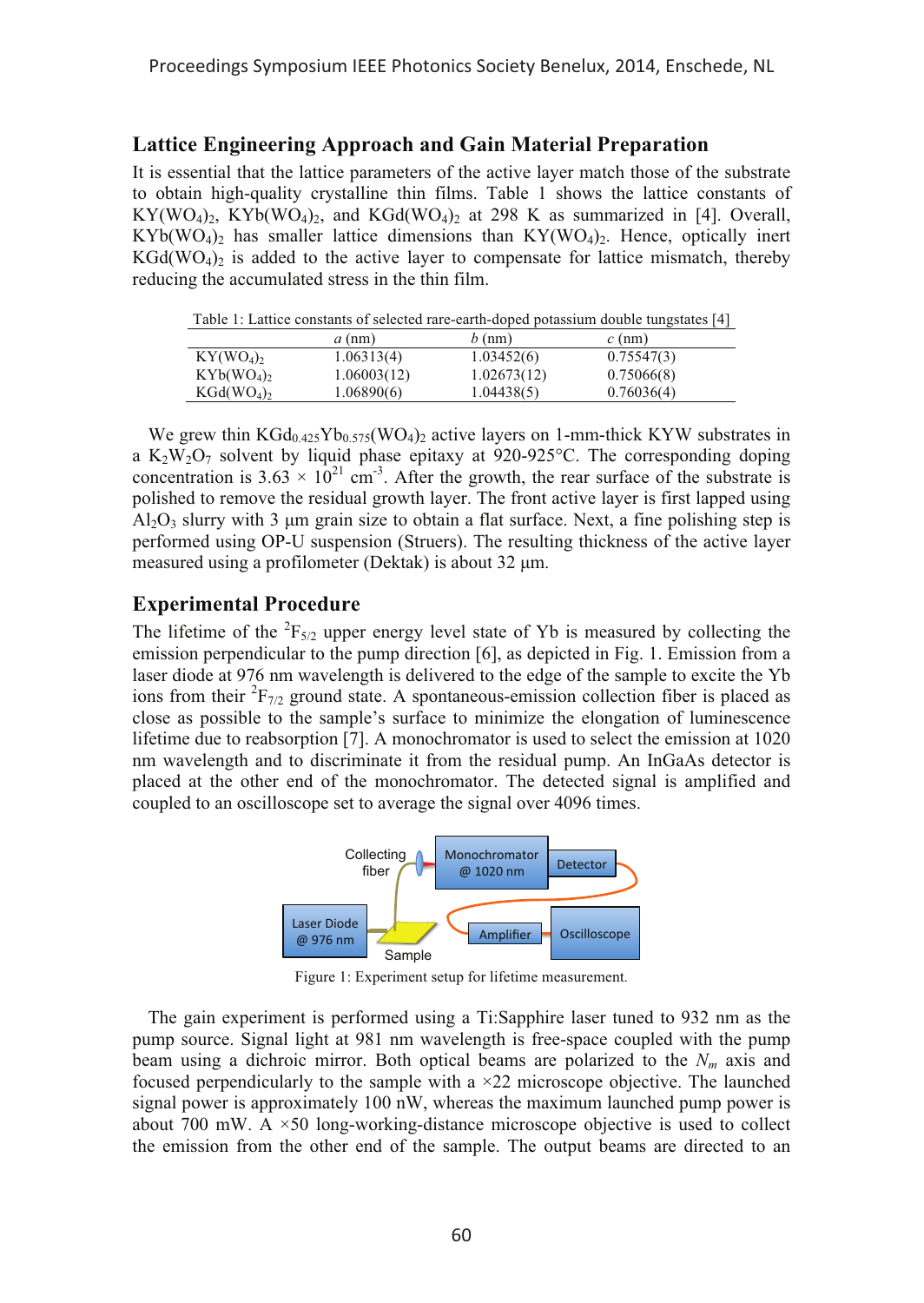Proceedings Symposium IEEE Photonics Society Benelux, 2014, Enschede, NL

InGaAs detector attached to an iHR550 spectrometer equipped with a pump filter. A lock-in detection system is used in the experiment.

#### **Results and Discussions**

Figure 2 shows the result of a lifetime measurement at 1020 nm wavelength. The collected data points follow a single-exponential decay with a lifetime of 289 μs. Similar measurements were performed on samples with lower doping concentrations. By taking radiation trapping into consideration, the lifetime for 57.5 at. % Yb concentration is found to be  $\sim$ 250 μs as compared to the lifetime value of 261 μs at low doping concentration [6]. This indicates that lifetime quenching is rather insignificant even at a doping concentration as high as  $3.63 \times 10^{21}$  cm<sup>-3</sup>.



Figure 2: Measured lifetime decay in  $KGd_{0.425}Yb_{0.575}(WO_4)_2$  [6].

The small-signal gain of the sample is determined from the expression of  $10\log_{10}(I_L/I_0)$ , where  $I_0$  and  $I_L$  are the respective signal powers at the beginning and at the end of the sample. The signal amplification is determined from the measured signal enhancement ratio which can be related to the gain by

$$
G = 10 \log_{10} (I_L/I_0)
$$
  
=  $10 \log_{10} (I_{L,pumped}/I_{L,unpumped}) + 10 \log_{10} (I_{L,unpumped}/I_0)$ ,  
=  $10 \log_{10} (I_{L,pumped}/I_{L,unpumped}) - \alpha$ 

where  $I_{L,pumped}$  represents the detected signal power when the sample is pumped, *IL,unpumped* is the detected signal power when the sample is not pumped, and *α* is the total loss of the signal which is dominated by the absorption of the Yb ions amounting to 4.718 dB. The maximum measured ratio of *IL,unpumped* to *IL,pumped* is 8.107 dB, resulting in a gain per unit length of about 1050 dB/cm.